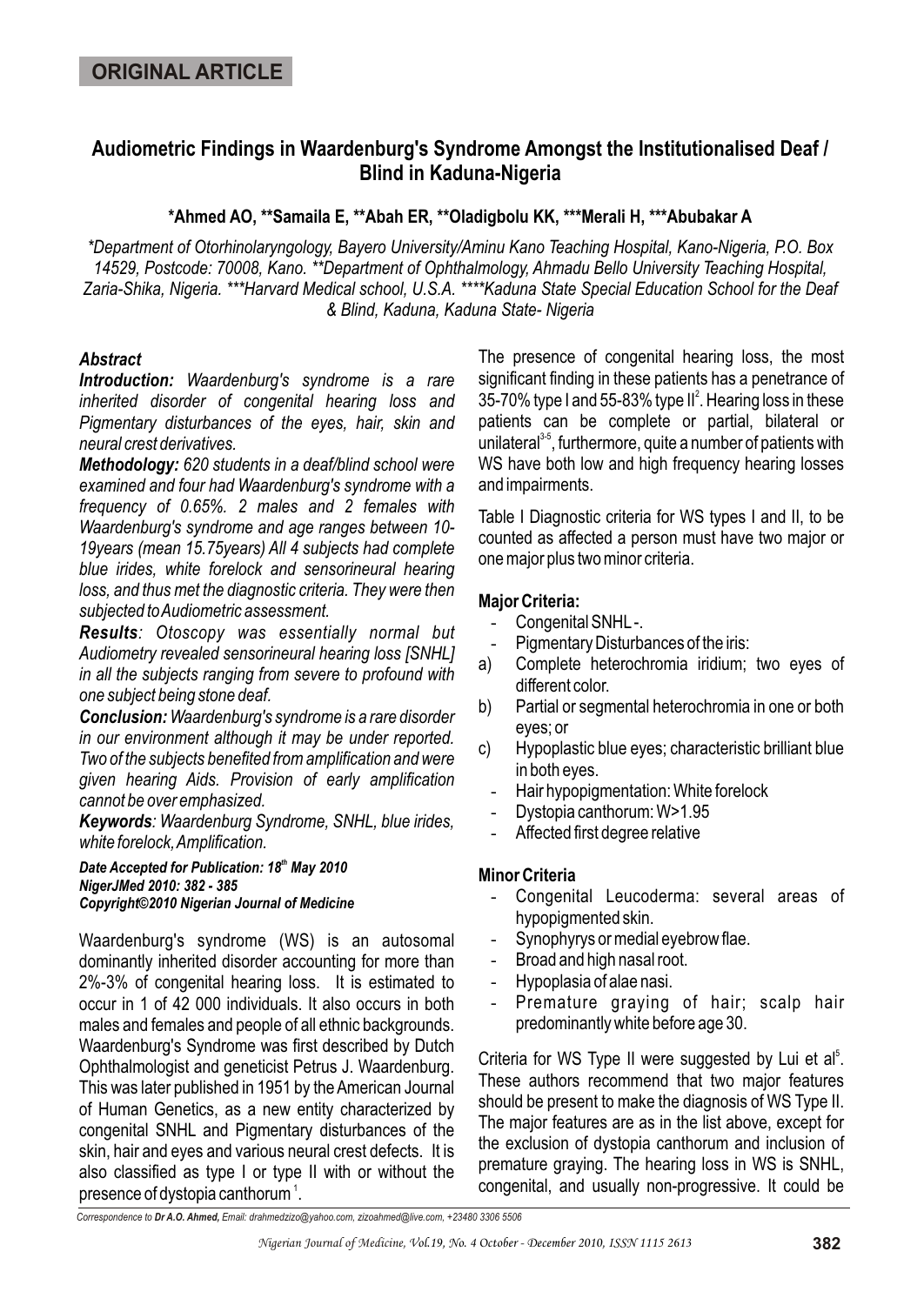unilateral or bilateral and can vary in degree from slight to profound. It has been reported that 25% of subjects with WS I and 50% of those with WS II have bilateral SNHI $^4$ .

A profound bilateral loss is the commonest degree of HL in both types, particularly in type I. Hulten, et al<sup>8</sup> described a profoundly deaf and severely depigmented child born to first cousin parents who both had white forelocks and white skin patches but normal hearing.

Radiological investigation of the auditory system has indicated a normal temporal bone or dysplasia of the lateral semicircular canal (SCC) associated with a normal bony cochlear<sup>2</sup>. The histological appearance of one temporal bone studied by Fisch<sup>9</sup> was consistent with auditory features of Type I WS being caused by Cochleosaccular degeneration.

Waardenburg's Syndrome type III (Klein-Waardenburg syndrome) is similar to type I but includes muscle contractures Waardenburg's Syndrome type IV (Waardenburg-Shah) has features of WS in association with Hirschsprung's Disease. WS type IV is a heterogenous disorder with either Autosomal recessive or dominant inheritance.

Both the auditory and Pigmentary abnormalities of WS could be explained by a failure of proper melanocytes differentiation. Melanocytes are required in the stria vascularis for normal cochlear function. With the exception of those in the retina, melanocytes are derived from the embryonic neural crest. Other tissues derived from the neural crest that are involved in WS type I and the rarer WS type III & IV variants include the frontal bone, limb muscles and enteric ganglia. Mutations in multiple genes cause the various forms of WS. In this article we describe Waardenburg's Syndrome and the Audiometric findings in four subjects.

# **Materials and Method**

During a recent survey at the Kaduna state special education school for the deaf/blind, Nigeria. 620 students were evaluated and four<sup>4</sup> had Waardenburg's Syndrome WS, giving a frequency of 0.65% WS among the institutionalized deaf/blind in Kaduna

Two males & two females with age range of 10-19yrs (mean of 15.75). All four (4) met the diagnostic criteria for WS. We also evaluated Pigmentary disturbances according to the criteria. All 4 subjects had complete blue irides, with 3 of them being bilateral and one unilateral. All 4 subjects had white forelock.

They all had Otoscopic, tuning fork, and Ophthalmologic examination and later subjected to Pure Tone Audiometry

### (PTA) & Tympanometry.

In all the students Air-conduction thresholds were determined at 500Hz, 1, 2, 4 and 6 kHz by PTA. The degree of hearing loss was determined by taking the mean values across the frequency ranges.

We observed 3 major & 1 minor diagnostic criteria for Waardenburg's Syndrome. At the time of the survey none of WS subjects had any visual defects.

Waardenburg's syndrome (WS) is an autosomal dominantly inherited disorder accounting for more than 2%-3% of congenital hearing loss. It is estimated to occur in 1 of 42 000 individuals. It also occurs in both males and females and people of all ethnic backgrounds. Waardenburg's Syndrome was first described by Dutch Ophthalmologist and geneticist Petrus J. Waardenburg. This was later published in 1951 by the American Journal of Human Genetics, as a new entity characterized by congenital SNHL and Pigmentary disturbances of the skin, hair and eyes and various neural crest defects. It is also classified as type I or type II with or without the presence of dystopia canthorum $^1$ .

The presence of congenital hearing loss, the most significant finding in these patients has a penetrance of 35-70% type I and 55-83% type II $^2$ . Hearing loss in these patients can be complete or partial, bilateral or  $\mu$ inilateral<sup>3-5</sup>, furthermore, quite a number of patients with WS have both low and high frequency hearing losses and impairments.

Table I Diagnostic criteria for WS types I and II, to be counted as affected a person must have two major or one major plus two minor criteria.

### **Major Criteria:**

- Congenital SNHL-.
- Pigmentary Disturbances of the iris:
- d) Complete heterochromia iridium; two eyes of different color.
- e) Partial or segmental heterochromia in one or both eyes; or
- f) Hypoplastic blue eyes; characteristic brilliant blue in both eyes.
	- Hair hypopigmentation: White forelock
	- Dystopia canthorum: W>1.95
	- Affected first degree relative

### **Minor Criteria**

- Congenital Leucoderma: several areas of hypopigmented skin.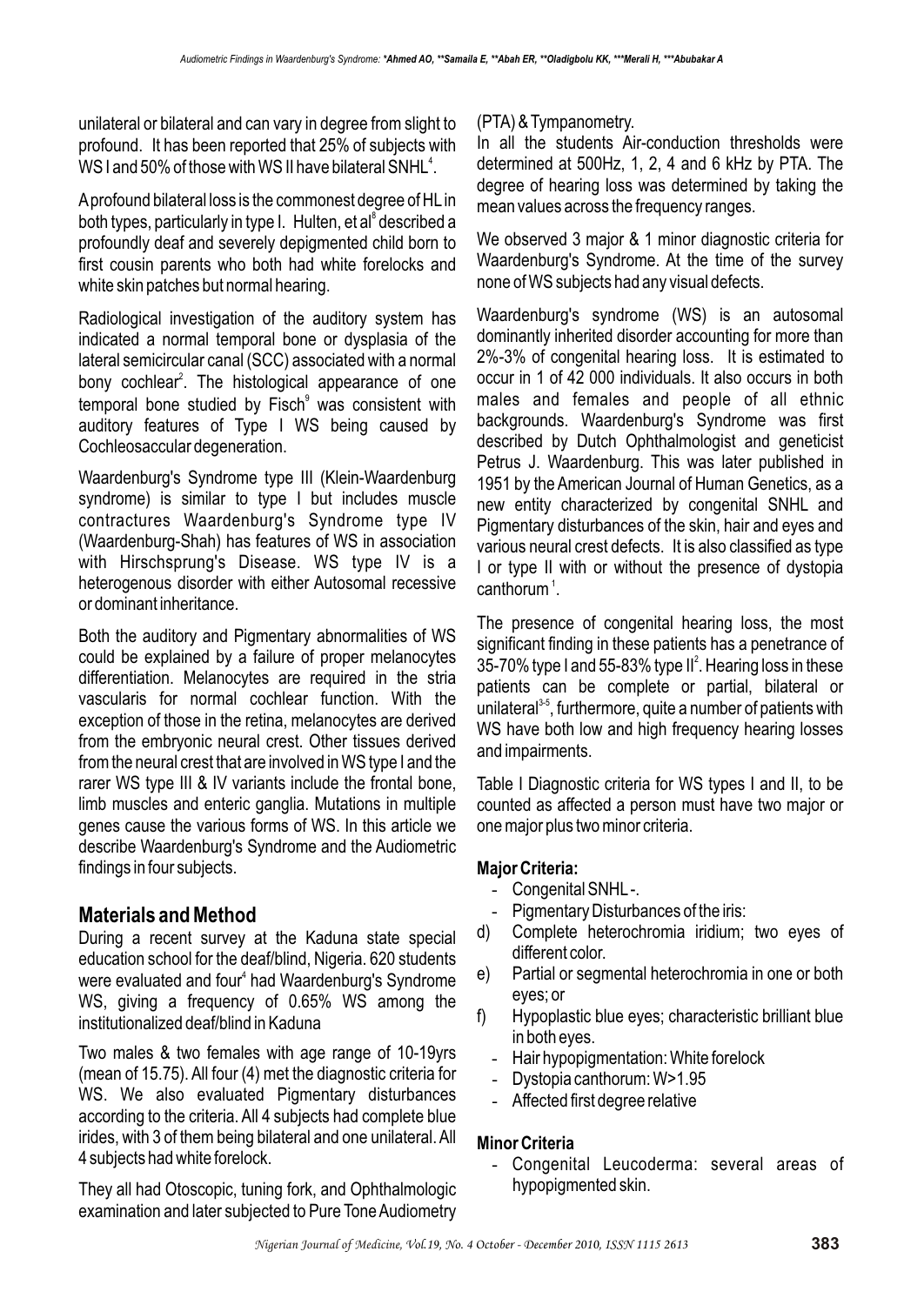- Synophyrys or medial eyebrow flae.
- Broad and high nasal root.
- Hypoplasia of alae nasi.
- Premature graying of hair; scalp hair predominantly white before age 30.

Criteria for WS Type II were suggested by Lui et al<sup>5</sup>. These authors recommend that two major features should be present to make the diagnosis of WS Type II. The major features are as in the list above, except for the exclusion of dystopia canthorum and inclusion of premature graying. The hearing loss in WS is SNHL, congenital, and usually non-progressive. It could be unilateral or bilateral and can vary in degree from slight to profound. It has been reported that 25% of subjects with WS I and 50% of those with WS II have bilateral SNHL $^{\rm 4}.$ 

A profound bilateral loss is the commonest degree of HL in both types, particularly in type I. Hulten, et al<sup>8</sup> described a profoundly deaf and severely depigmented child born to first cousin parents who both had white forelocks and white skin patches but normal hearing.

Radiological investigation of the auditory system has indicated a normal temporal bone or dysplasia of the lateral semicircular canal (SCC) associated with a normal bony cochlear<sup>2</sup>. The histological appearance of one temporal bone studied by Fisch<sup>9</sup> was consistent with auditory features of Type I WS being caused by Cochleosaccular degeneration.

Waardenburg's Syndrome type III (Klein-Waardenburg syndrome) is similar to type I but includes muscle contractures

Waardenburg's Syndrome type IV (Waardenburg-Shah) has features of WS in association with Hirschsprung's Disease. WS type IV is a heterogenous disorder with either Autosomal recessive or dominant inheritance.

Both the auditory and Pigmentary abnormalities of WS could be explained by a failure of proper melanocytes differentiation. Melanocytes are required in the stria vascularis for normal cochlear function. With the exception of those in the retina, melanocytes are derived from the embryonic neural crest. Other tissues derived from the neural crest that are involved in WS type I and the rarer WS type III & IV variants include the frontal bone, limb muscles and enteric ganglia. Mutations in multiple genes cause the various forms of WS. In this article we describe Waardenburg's Syndrome and the Audiometric findings in four subjects.

#### **Materials and Method**

During a recent survey at the Kaduna state special education school for the deaf/blind, Nigeria. 620 students

were evaluated and four<sup>4</sup> had Waardenburg's Syndrome WS, giving a frequency of 0.65% WS among the institutionalized deaf/blind in Kaduna

Two males & two females with age range of 10-19yrs (mean of 15.75). All four (4) met the diagnostic criteria for WS. We also evaluated Pigmentary disturbances according to the criteria. All 4 subjects had complete blue irides, with 3 of them being bilateral and one unilateral. All 4 subjects had white forelock.

They all had Otoscopic, tuning fork, and Ophthalmologic examination and later subjected to Pure Tone Audiometry (PTA) & Tympanometry.

In all the students Air-conduction thresholds were determined at 500Hz, 1, 2, 4 and 6 kHz by PTA. The degree of hearing loss was determined by taking the mean values across the frequency ranges.

We observed 3 major & 1 minor diagnostic criteria for Waardenburg's Syndrome. At the time of the survey none of WS subjects had any visual defects.

## **Discussion**

During the survey, the frequency of Waardenburg's Syndrome 0.65% amongst the institutionalized deaf and blind in Kaduna, Nigeria shows how uncommon this syndrome is, compared to studies by Silan et al in Turkey, in which they found 6.8% °. Although this may also mean that occurrences are under-reported, as many individuals with WS do not present for evaluation especially those without a hearing loss and considered normal by their families or caregivers and as such lose out on proper counseling and probable amplification  $^7$ .Our subjects met the diagnostic criteria for WS type I.

No skin Pigmentary disturbances were noted, however, complete heterochromia irides and white forelock were noticed in our Waardenburg's Syndrome subjects. Most commonly, the loss affected persons with more than one pigmentation abnormality and is profound, bilateral, and has been stable over time, this also agrees with Newton.<sup>16</sup>

Congenital SNHL is clinically the most serious symptom in these individuals, it is also a common denominator in both WS I & II and it is usually severe to profound, as seen in three(3) of the WS subjects (see fig. 2,3 & 4). This was also reported by Hageman et al.<sup>3</sup> Liu et al also observed this degree of hearing loss in 58% of WS type  $\vert$ <sup>5</sup>

This hearing impairment is thought to be due to lack of melanocytes in the stria vascularis of the cochlear. Interestingly, we noted that three WS subjects with